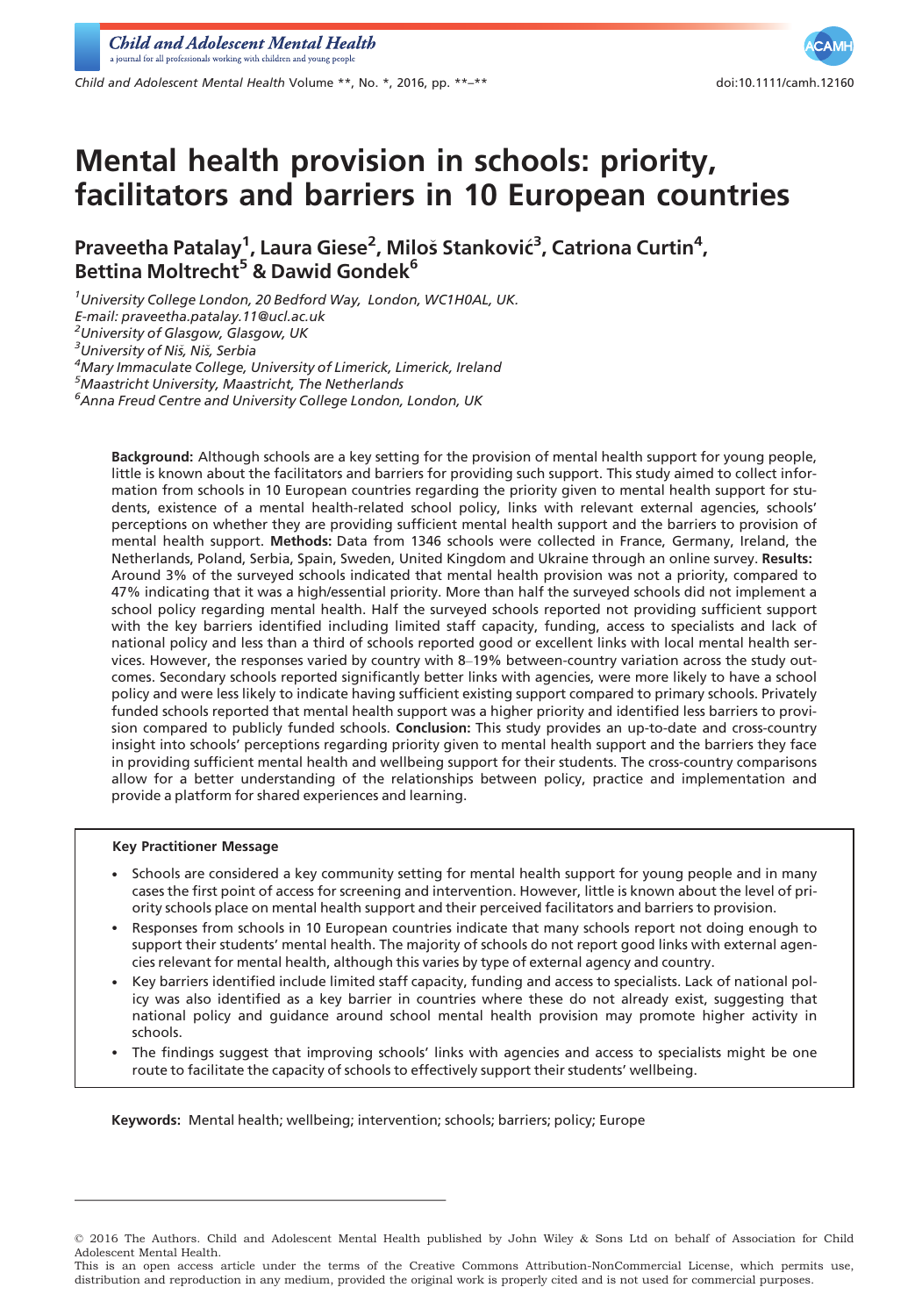# Introduction

The estimated prevalence of mental health disorders among young people varies across European countries from 10% to 22% (Green, McGinnity, Meltzer, Ford, & Goodman, 2005; Pez, Boyd, Christophe, & Kovess-Masfety, 2013; Ravens-Sieberer et al., 2008; World Health Organization, 2005). Longitudinal research indicates that symptoms in youth are predictive of disorders in adulthood (Roza, Hofstra, van der Ende, & Verhulst, 2003) – a leading cause of global health burden (Murray et al., 2012). This highlights the importance of adequate community-based support and prevention/promotion efforts in school years for children's mental health (Allen, Balfour, Bell, & Marmot, 2014). This study examines the role of schools in mental health provision in Europe by investigating their views on the priority given, potential facilitators and perceived barriers to providing schoolbased mental health support. The following paragraphs outline the background and rationale for the key components examined in the study.

Given the amount of time young people spend in school, the existence of structures within schools that allow planned provision and interventions to be implemented effectively (e.g. curricula, behaviour monitoring, staff-parent communication), and their role as a key referral source to specialist services, schools represent an ideal setting for supporting mental health difficulties and promoting wellbeing (Caan et al., 2014; Greenberg, 2010; Jané-Llopis & Braddick, 2008; Stephan, Weist, Kataoka, Adelsheim, & Mills, 2007). In addition, the key barriers to receiving support, including stigma and difficulty accessing services are reduced in schools (Stephan et al., 2007; Weist, 1999). Although schools are a key setting in which mental health interventions can be implemented, they often fail to be prioritized within schools (Burke & Stephan, 2008; Greenberg, 2010; Shoshani & Steinmetz, 2013). Hence, one of the key aspects of this study will be to investigate the priority given to mental health support in schools.

Country-level investigations in 36 European countries have highlighted that mental health support and services for young people are generally worse than for adults and that there is a lack of specialized training and resources (Levav, Jacobsson, Tsiantis, Kolaitis, & Ponizovsky, 2004). More specifically at the school level, European initiatives such as the Health Promoting Schools Framework (HPSF) in the 1980s encouraged schools to develop and implement health-promoting initiatives, enhance links between schools and community and focus on the development and implementation of policies (Clarke & Barry, 2015). In recent years, children's mental health problems have been increasingly recognized as a large public health challenge (Patel, Flisher, Hetrick, & McGorry, 2007). This has been reflected in initiatives by the European Commission such as the Child and Adolescent Mental Health in Enlarged European Union project, which aimed to provide opportunities for knowledge exchange and learning between European states to support greater evidence-based practice. Within this initiative, experts from different European countries have gathered information on available policies, existing programmes, workforce and infrastructures for mental health treatment and promotion in each country (Braddick, Carral, Jenkins, & Jane-Llopis, 2009; Puras &

Sumskiene, 2009). However, data directly from schools are not available on their priorities, school-level policies and existing provision for mental health. The important role that can be played by schools for screening, intervention and promotion is highlighted in recent European level policies, of note, the current European Joint Action on Mental Health and Wellbeing (2013–2016). Its main aims include building a framework for action in mental health policy at the European level and one of the key issues it addresses is promotion of mental health in schools. In the light of these European-level initiatives and the increasing emphasis on the role of schools in providing support, we examine the presence of schoollevel policies as a potential facilitator of school-based provision of mental health support.

The relevance of schools as a setting for mental health support and promotion is widely accepted (Burke & Stephan, 2008). In addition, they are a key referral source to specialist services (Pettitt, 2003). In this regard, the links schools have with local services become relevant. This aspect of a school's role in intervention and treatment has been a key element of focus for initiatives such as HPSF. In addition, there is some evidence, although not extensive, which suggests that good links with relevant external agencies and specialists can facilitate a school's ability to provide suitable support to children with mental health difficulties (Wolpert et al., 2011). Hence, in this study, we investigate schools' links with relevant local services and external agencies as another potential facilitator of provision in schools.

Less than a third of children who need mental health support receive help, and usually only after problems have reached a certain level of severity (Angold et al., 2002). It is noteworthy that of the small proportion of children who receive support, schools are one of the key settings in which services are accessed (Burns et al., 1995). Given that most children who might need mental health support do not receive sufficient help, there clearly remain barriers for sufficient provision in schools. Hence, understanding the barriers schools in Europe face is essential and provides insight into resources and support required by schools in order to effectively help students with mental health difficulties and promote student wellbeing. Teich, Robinson and Weist (2008) investigated the perceived barriers to mental health provision in schools in the United States. Among potential barriers included in this study such as financial constraints and available resources, schools in the United States most commonly identified inadequate school and community mental health resources as being a serious barrier to providing appropriate support. In another US-based study, Langley, Nadeem, Kataoka, Stein, and Jaycox (2010) conducted interviews with school staff regarding barriers to providing evidencebased treatments in schools. Key barriers identified included competing responsibilities, parent engagement and logistics. Studies have also focussed on specific barriers to young people receiving mental health support in school such as parents' or students' attitudes (Ohan, Seward, Stallman, Bayliss, & Sanders, 2015; Rickwood, Deane, Wilson, & Ciarrochi, 2005). In comparison to the United States, there is a dearth of studies that have investigated factors that schools in European countries perceive as being barriers to providing school-based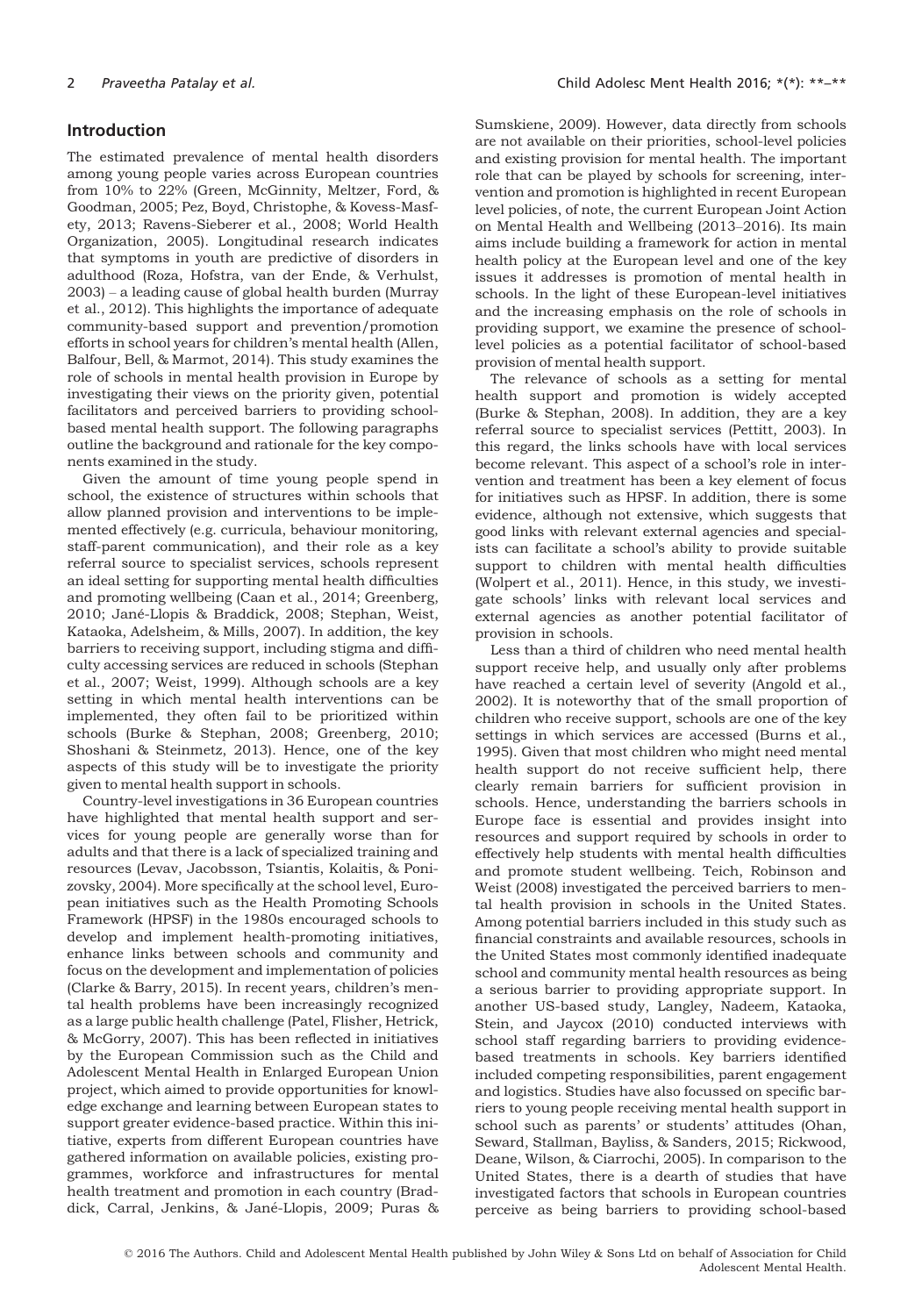mental health support, which is one of the main aims of this study.

Investigations that span multiple countries are not only useful in terms of providing relevant information to stakeholders in the participating countries, but also allow for comparisons based on country characteristics (such as economic and cultural, Levav et al., 2004), existing policies (Braddick et al., 2009) and contextual factors (Burke & Stephan, 2008). Such studies also promote knowledge exchange and learning. Hence, this study includes data from 10 European countries, of varying geographical location, economic development and cultural characteristics, aiming to provide an overview of the priority, facilitators and barriers for school mental health provision across diverse European countries.

In summary, this study aims to investigate (a) the priority given to mental health support in schools across a number of European countries, (b) the existence of school policy regarding student mental health support, (c) the quality of links with relevant external agencies in providing support for mental health difficulties and (d) whether schools perceive they are doing enough to support their students and (e) the perceived barriers to mental health provision. For each of these elements, we evaluate overall levels, between-country differences and school characteristics that predict variation in these outcomes. This study is unique in terms of encompassing cross-national data from schools in 10 European countries, thus allowing between-country comparisons and the identification of recommendations that could be made to enhance current mental health provision in schools across Europe.

## Methods

#### Sampling

The aim of the research group was to obtain data from a diverse range of European countries that covered a geographical and economic spread. Consistent with this target, selected countries belong to different geographical parts of Europe (e.g. Sweden from Scandinavia, Spain from the South-West, Germany and Poland from Central Europe and Ukraine from Eastern Europe). Not all participating countries are EU members (e.g. Ukraine and Serbia) and the countries represent diverse political and economic systems. The final countries included in the study were also selected based on convenience in terms of access to the research group and presence of collaborators, hence resulting in the 10 countries present in this study.

#### Participants

Participants were 1346 schools from 10 European countries [France:  $n = 73$  (5.4%), Germany:  $n = 182$  (13.5%), Ireland:  $n = 171$  (12.7%), the Netherlands:  $n = 140$  (10.4%), Poland:  $n = 195$  (14.5%), Serbia:  $n = 207$  (15.4%), Spain:  $n = 80$  (5.9%), Sweden:  $n = 40$  (3.0%), United Kingdom:  $n = 174$  (12.9%), Ukraine:  $n = 84$  (6.2%)]. Across all participating countries the sampling strategy was the same – all schools with email contact details were invited to take part in the study. Access to this information (email addresses) varied by country – in some, they were available publicly and in other countries, the information was obtained with the support from relevant local agencies. Of the schools that completed the survey, 52.5% were primary schools, 35.3% were secondary schools, 10.2% were combined primary and secondary schools and 1.9% were classified as other (e.g. preschools); 92.3% of schools were state funded and 7.7% were privately funded. In addition, 57.7% of schools stated their location as being urban. Average school size was 445.24 students  $(SD = 469.28)$ . The majority of school staff that answered the survey were headteachers ( $n = 673$ ), followed by teachers  $(n = 311)$ , school psychologists  $(n = 185)$  and deputy headteachers ( $n = 183$ ).

#### Procedure

The project was reviewed by the institutional ethics committee and given the project does not include individual participants or their personal information, full research committee review was advised to be unnecessary. All participating schools (individuals on their behalf) provided informed consent before completing the survey.

The survey was distributed to schools via email. School email addresses were obtained through engaging with educational departments and through online databases. All schools that we obtained email contact information for were sent invitations to participate in the study and were provided with a link to the survey. The email also instructed schools to identify school staff (one or more) best suited to answer the questions regarding mental health provision in their organization ('We request you to identify person(s) best suited to answer questions regarding current provisions and interventions to support mental health and well-being in your school to complete the survey'). Having accessed the survey, schools were given information about the study and the confidentiality of individual school responses was explained. Schools were then requested to proceed to the survey if they consented to participate. All data were collected in the school year between September 2013 and June 2014.

#### Measures

The measure was developed based on existing research (Teich et al., 2008; Wolpert et al., 2011) and through liaising with researchers and school staff (greater details of the measure development and content are available- Patalay et al., 2014). Initially, based on the existing literature and the aims of the study, the research group, with input from advisors (which included researchers, school staff and clinical and educational psychologists), determined the key areas of focus for the survey and drafted the questions with appropriate response options. The measure was developed in a constant cycle of question development, translation, focus groups/interviews in different countries, which fed back into question development. Hence, although the master version of the questionnaire was maintained in English, feedback from teachers/psychologists from the different countries shaped the content and language of the survey. Focus groups, interviews and pilot surveys were carried out with teachers and psychologists to ensure appropriate interpretation, coherence and optimal understanding of the questions translated into different languages in the online surveys. The survey content, order, formatting and presentation was consistent across translations. Once schools were invited and consented to participate, school representatives responded to questions relating to the schools characteristics followed by the specific sections as outlined in the following paragraph. See Appendix S1 for the survey items and response options in the English version of the online questionnaire. For versions in the other languages (German, Dutch, Spanish, French, Polish, Ukranian, Serbian), please contact the corresponding author.

First, schools were asked regarding the priority given to mental health and wellbeing provision in their school ('not a priority/low priority/medium priority/high priority/essential'). They were then asked whether they were implementing any policy within the school regarding mental health and wellbeing provision. Next, the extent and quality of schools' links with relevant local external agencies such as mental health services, health services, social services, juvenile justice, charities, societies and nongovernmental organizations was indicated on a 5-point scale ('no links' to 'strong links'). Following this, schools were asked whether they think enough is being done in their institution to support student mental health and wellbeing. Finally, schools indicated the extent (ranging from 'not at all' to 'very much') to which they perceive a range of factors (e.g. school funding, availability of specialists in the local area) as being

© 2016 The Authors. Child and Adolescent Mental Health published by John Wiley & Sons Ltd on behalf of Association for Child Adolescent Mental Health.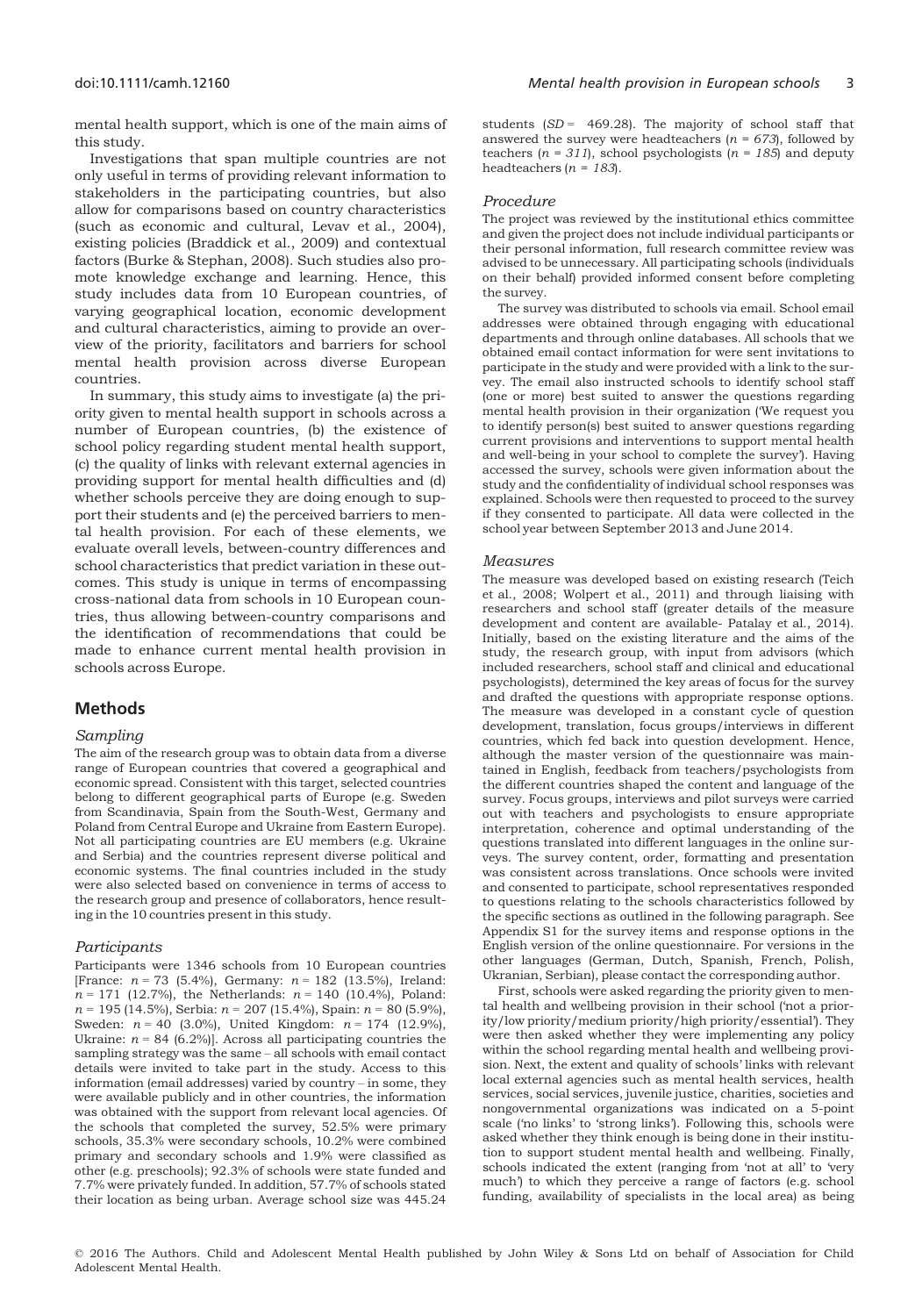barriers to mental health provision in their school. We also included an 'other' open-ended option for agencies and barriers to allow schools to include factors that were not considered by the research team, so these could inform the results and future research.

### Analysis

In accordance with the aims of this study, for the five elements of interest (priority, school policy, links, sufficient support and barriers) we present (a) overall descriptive statistics indicating response levels for each question, (b) between country-level variation, and (c) predictive school characteristics. To do this, we first present descriptive statistics for each of the responses for the overall sample, followed by an intraclass correlation coefficient estimate of the between country-level variation in each outcome. This is followed by a description and graphical presentation of data for the 10 participating countries. Finally, to investigate the school characteristics (type, funding, location) that predict variation in the study outcomes, we conducted multilevel (to account for schools being nested within countries) regression analysis predicting overall levels of priority, extent, policy, links and barriers to provision.

## **Results**

#### **Prioritu**

When asked about the level of priority given to mental health provision in their school, 3.3% of schools reported that it was not a priority, for 13.4% it had low priority, 36.0% indicated medium priority, 38.4% high priority and 9.0% reported such provision as essential. Multilevel analysis demonstrated that 14% of variation in extent of priority was explained by between country-level variation. The percentage of schools indicating high or essential priority differed between participating countries (Figure 1) with values from 17.8% in France to 72.8% in Poland (France: 17.8%, Germany: 47.8%, Ireland: 50.0%, the Netherlands: 52.9%, Poland: 72.8%, Serbia: 25.7%, Spain: 31.2%, Sweden: 38.5%, United Kingdom: 59.8%, Ukraine: 45.2%).

In terms of school-level predictors of these factors (regression results in Table 1), private schools overall indicated that mental health and wellbeing of students was a higher priority (compared to state funded schools).

#### School policy

The overall percentage of schools implementing a policy related to mental health provision was 41.8%. Nineteen percent of between country-level variation in existence of a school policy regarding mental health support was estimated with values ranging from 15.7% of schools in France to 78.3% in the Netherlands (France: 15.7%, Germany: 20.6%, Ireland: 51.5%, the Netherlands: 78.3%, Poland: 28.7%, Serbia: 55.3%, Spain: 22.8%, Sweden: 65.0%, United Kingdom: 43.6%, Ukraine: 29.8%; Figure 1).

Compared to primary schools, secondary schools were significantly more likely to have a school policy regarding mental health provision in their schools (Table 1). There were no significant differences based on location or funding source of schools.

#### Links with external agencies

Schools reported better links with social and health services, followed by mental health services and third sector or voluntary/nongovernment organizations (Table 2). Overall, less than a third of schools reported good or excellent links with local mental health services, which had the second lowest average links after juvenile justice system. The highest percentage of between country-level variance was found for links with mental health services (16.1%) and the lowest was found for links with local health services (8.8%). Figure 2 demonstrates the links with agencies by the participating countries. Certain countries reported good links overall, with other countries varying more depending on the agency in question. For instance, French schools reported good links in the least proportions (<10%, except health services 22.3%), whereas more than two-thirds (67.9%) of Dutch schools reported good links with mental health services. Most third sector involvement was reported by Serbia, Poland and Germany, whereas the Netherlands and Sweden reported poor links with third sector agencies. In the open response other agencies schools commonly mentioned included external school psychologists, the police, city councils, youth organizations, churches and



#### **Priority, policy and sufficient support in participating countries**

Figure 1. Demonstrates the country-level variation in priority of mental health support, existence of a school policy related to mental health and whether schools perceive themselves to be providing sufficient support across the 10 participating European countries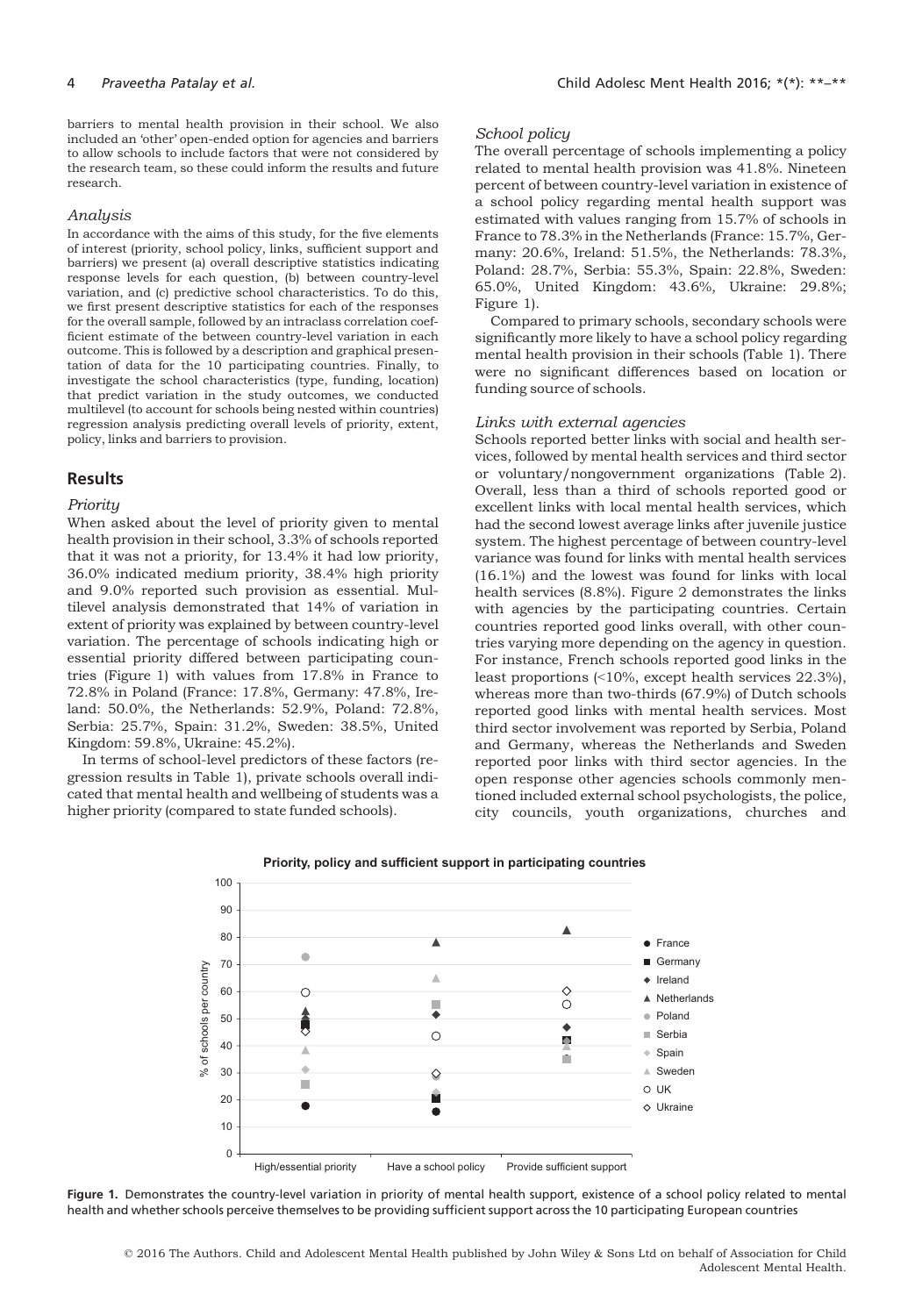|  |  | Table 1. School characteristics predicting responses to key study variables across the sample |  |  |
|--|--|-----------------------------------------------------------------------------------------------|--|--|
|--|--|-----------------------------------------------------------------------------------------------|--|--|

|                                                  | Priority<br>B(SE) | Sufficient support<br>B(SE) | School policy<br>B(SE) | Average links<br>with agencies $B(SE)$ | Average perceived<br>barriers B(SE) |
|--------------------------------------------------|-------------------|-----------------------------|------------------------|----------------------------------------|-------------------------------------|
| School type <sup>a</sup> (secondary)             | $-.06(.05)$       | $-.35**(.13)$               | $.36***(.13)$          | $.14***$ (.05)                         | $-.01(.04)$                         |
| School type <sup>a</sup> (primary and secondary) | .10(0.12)         | .05(.27)                    | .40(.31)               | .21(.11)                               | $-.09(.10)$                         |
| School type <sup>a</sup> (other)                 | .01(.18)          | .39(.43)                    | $-.29(.58)$            | .09(.17)                               | $-.11(.15)$                         |
| School funding <sup>b</sup> (private)            | $.21*(.10)$       | .23(.24)                    | .04(.25)               | $-.12(.09)$                            | $-.26**(.09)$                       |
| School location <sup>c</sup> (rural)             | $-.07(.05)$       | .09(.12)                    | $-.11(.13)$            | $-.08(.05)$                            | $-.001(.04)$                        |
| Country-level variation (ICC)                    | .14               | .10                         | .19                    | .15                                    | .12                                 |

ICC, intraclass correlation coefficient.

Reference group: <sup>a</sup>primary schools, <sup>b</sup>state funded schools, <sup>c</sup>urban location.

 $*p < .05; **p < .01$ .

|                         | No links % | Poor links % | Fair<br>links % | Good<br>links % | Excellent<br>links % | Average response <sup>a</sup><br>M (SD) | Percentage of<br>country variance |
|-------------------------|------------|--------------|-----------------|-----------------|----------------------|-----------------------------------------|-----------------------------------|
| Mental health services  | 19.1       | 20.8         | 27.4            | 27.2            | 5.5                  | 2.79(1.19)                              | 16.1                              |
| <b>Health services</b>  | 6.7        | 18.5         | 29.8            | 35.5            | 9.5                  | 3.22(1.07)                              | 8.8                               |
| Social services         | 4.3        | 17.2         | 29.0            | 38.1            | 11.5                 | 3.35(1.03)                              | 12.1                              |
| Juvenile justice system | 40.8       | 19.2         | 20.4            | 16.5            | 3.1                  | 2.22(1.23)                              | 10.8                              |
| Charities, NGOs         | 24.4       | 19.8         | 25.3            | 23.9            | 6.5                  | 2.68(1.23)                              | 13.7                              |

<sup>a</sup> Average from a possible score ranging from 1 to 5, score of 5 indicating excellent links.

country-specific organizations, for instance, the National Educational Psychological Services in Ireland.

Secondary schools reported better links with local agencies compared to primary schools. School location and type of funding did not predict extent/quality of links with agencies (Table 1).

#### Sufficient support

Overall, 50% of participating schools reported that they are doing enough to support student mental health, with 10% of between country-level variation. Figure 1 demonstrates proportions of schools within each of the countries indicating that they had sufficient support already in their schools. Serbian and French schools were least likely to indicate having sufficient support compared to Dutch schools where more than four–fifth of schools indicated doing enough (France: 35.2%, Germany: 42.1%, Ireland: 46.8%, the Netherlands: 82.8%, Poland: 55.4%, Serbia: 35.0%, Spain: 41.7%, Sweden: 40.0%, United Kingdom: 55.3%, Ukraine: 60.2%).

#### Barriers

As can be seen in Table 3, overall, the biggest barrier to the provision of mental health support was staff capacity followed by school funding and availability of specialists in the local area. The highest betweencountry variation was observed for links with agencies (17.2%) and the lowest for general attitude towards mental health (9.9%) and parent attitudes (9.0%). Other barriers mentioned by schools included lack of physical space or facilities for activities, long waiting lists for psychological services, student attitudes, rural location of the school leading to lack of external services nearby, and also that too many interventions to choose from can overwhelm and confuse teachers.

Figure 3 demonstrates the between country-level variation in perception of the various factors as barriers to provision in schools. Overall, Dutch schools did not report many barriers to providing support in schools. France, Spain and Ireland had the highest proportions of schools indicating that availability of specialists, links with relevant agencies, lack of national policy and staff capacity were barriers to provision.

Multilevel regressions indicated a 12% between-country variation in average extent of barriers reported. The only significant predictor of perceived barriers was type of school funding with private schools reporting significantly less barriers to provision of support in schools (Table 1).

## **Discussion**

As outlined in the introduction, schools play a key role in delivering provision to support and promote children's mental health and are uniquely placed to provide support and refer individuals experiencing difficulties to specialist services. With the increasing drive to improve school-based provision and support for students, it becomes essential to consult schools in order to understand the challenges they face when providing support. This study surveyed schools across 10 countries in Europe with the aim of documenting their perceptions regarding the priority given to mental health support, the existence of a school policy or guidance regarding student mental health, the extent of links with relevant local agencies, whether they perceive themselves as providing sufficient support and perceived barriers to support. We also examined school factors (e.g. primary/ secondary, funding) that might predict the extent of links with agencies and perceived barriers to providing support in schools. Data were collected from a range of countries across Europe – spanning different geographical, cultural and economic characteristics – with the hope that country-based differences might lead to a

© 2016 The Authors. Child and Adolescent Mental Health published by John Wiley & Sons Ltd on behalf of Association for Child Adolescent Mental Health.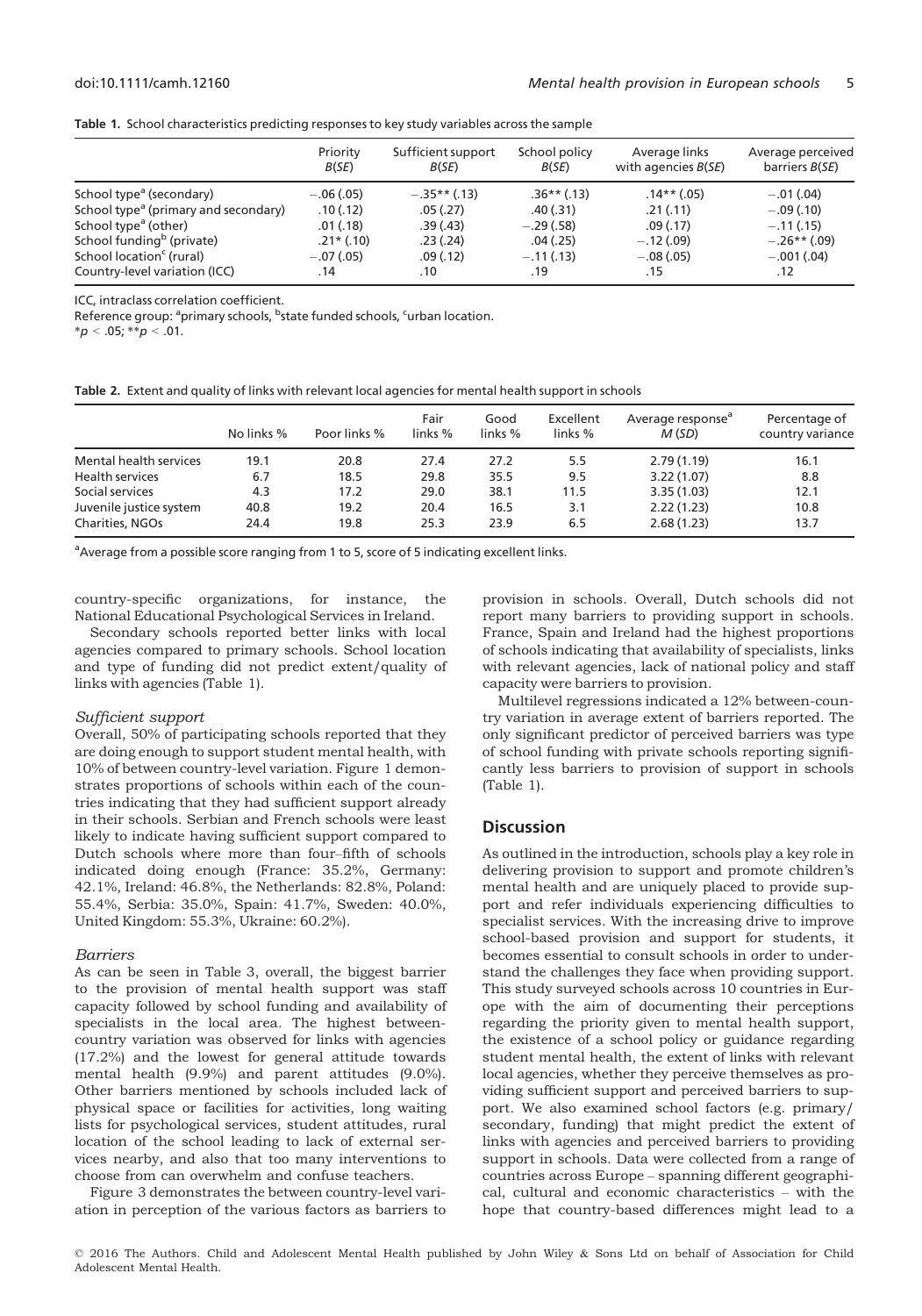

**Links with external agencies in participating countries**

Figure 2. Demonstrates the country-level variation in links with relevant external agencies across the 10 participating European countries

|  |  |  |  | Table 3. Barriers to delivering mental health support in schools |
|--|--|--|--|------------------------------------------------------------------|
|--|--|--|--|------------------------------------------------------------------|

|                             | Not at<br>all $%$ | A little % | Somewhat % | Ouite a<br>lot% | Verv<br>much % | Average response <sup>a</sup><br>M(SD) | Percentage of<br>country variance |
|-----------------------------|-------------------|------------|------------|-----------------|----------------|----------------------------------------|-----------------------------------|
| School funding              | 9.4               | 12.6       | 22.6       | 29.5            | 25.9           | 3.50(1.26)                             | 10.1                              |
| Availability of specialists | 8.9               | 13.8       | 25.5       | 31.7            | 20.1           | 3.40(1.21)                             | 11.8                              |
| Links with agencies         | 12.9              | 21.6       | 36.4       | 20.9            | 8.2            | 2.90(1.12)                             | 17.2                              |
| General attitude            | 19.2              | 20.5       | 33.5       | 18.6            | 8.2            | 2.76(1.20)                             | 9.9                               |
| Lack of national policy     | 11.5              | 13.8       | 25.0       | 28.5            | 21.3           | 3.34(1.27)                             | 13.5                              |
| Staff capacity              | 5.7               | 11.8       | 21.5       | 32.5            | 28.4           | 3.66(1.17)                             | 14.0                              |
| Staff attitudes             | 27.4              | 25.5       | 24.8       | 16.4            | 6.0            | 2.48(1.22)                             | 10.5                              |
| Parent attitudes            | 12.0              | 23.8       | 31.4       | 23.8            | 8.9            | 2.94(1.14)                             | 9.0                               |

<sup>a</sup> Average from a possible score ranging from 1 to 5, score of 5 indicating very much a barrier.



Figure 3. Demonstrates barriers to providing mental health support across the 10 participating European countries

better understanding of the relationships between policy, practice and implementation.

A large proportion of schools indicated that supporting the wellbeing and mental health of their students was not a priority, although the proportion varied by country. This finding may be due to the ever increasing focus placed on academic and learning outcomes in

schools (Shoshani & Steinmetz, 2013), but could also reflect a lack of resources to be able to prioritize mental health support in the light of limited budgets and availability of trained staff; which were both identified as major barriers to provision across most countries. Given that children's wellbeing is conducive to better learning, with developing mental health symptoms being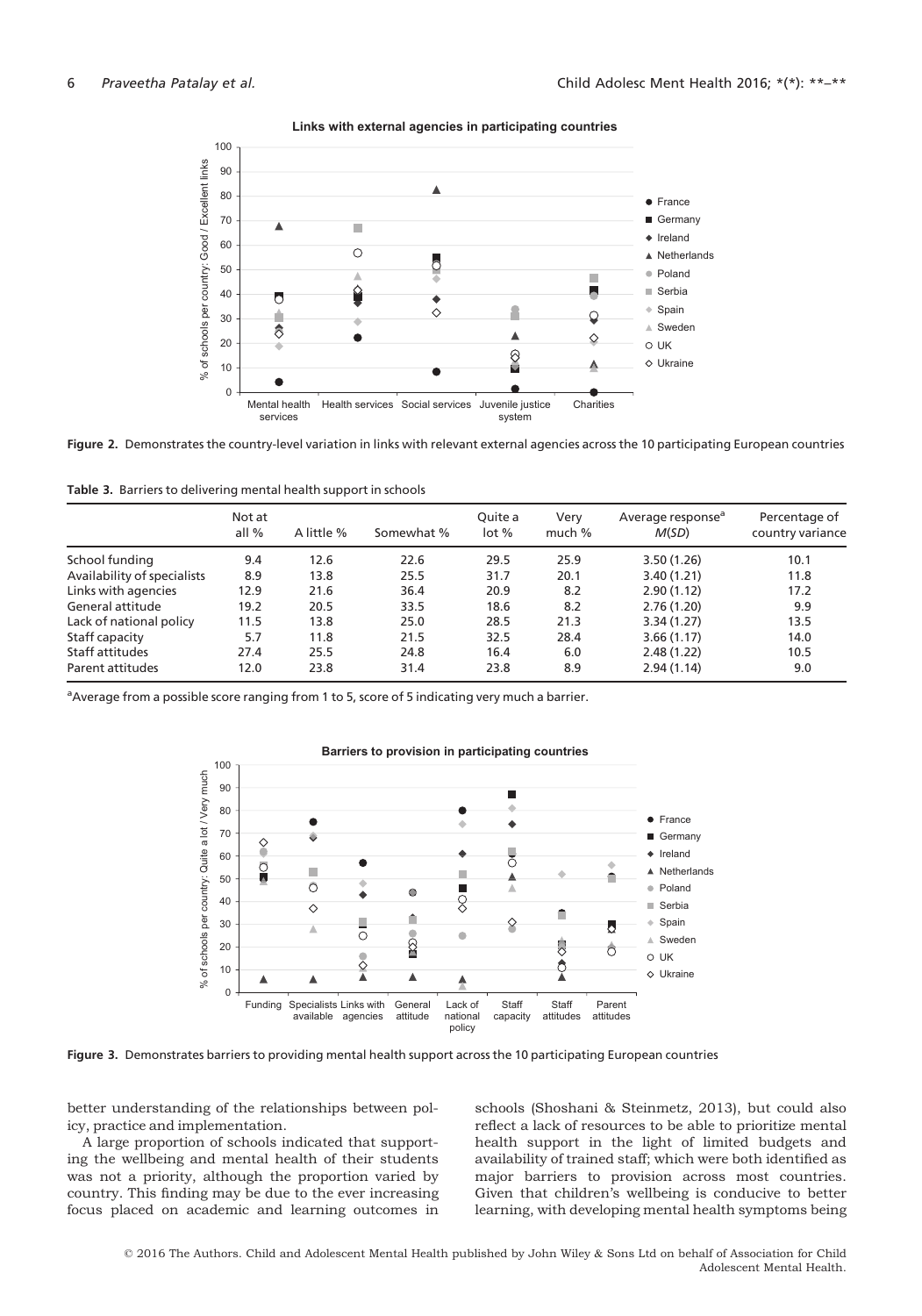associated with poorer academic outcomes (Patalay, Deighton, Fonagy, & Wolpert, 2015), the arguments for focusing on wellbeing support as well as academic outcomes are well-supported. It is also noteworthy that even in countries where national policy encourages mental health support in schools (e.g. United Kingdom, the Netherlands), more than a third indicated that this is not a high priority within their schools. Differences between countries in the level of priority given to mental health support might also reflect economic differences between countries as is observed more broadly for mental health services available in countries (Levav et al., 2004) and country differences in the conceptualization of the role of schools in promoting student wellbeing (Burke & Stephan, 2008).

Approximately half the surveyed schools indicated that they had a policy within the school regarding students' mental health. Secondary schools were more likely to implement a policy, probably reflecting the bigger size of these schools and the higher incidence of problems in adolescents (Green et al., 2005). However, the proportion of schools that reported having a policy varied greatly between countries. An observation of the countries with higher likelihood of having school policies demonstrates an alignment with the presence or absence of national policies regarding mental health in schools. For instance, almost 75% of Dutch schools indicated having a policy regarding mental health provision and they did not indicate the lack of a national policy as being a substantive barrier, possibly reflecting the existence of national policies and guidelines around school mental health provision in the Netherlands (Forti et al., 2014). Additionally, the presence of broader national policies and legislation related to mental health (which are present in most surveyed countries), does not seem to be associated with school priority and policy in these countries, as these vary widely. Possible explanations for this include the fact that the existence of national level policy need not mean that they are implemented uniformly within countries and differences might reflect ineffective implementation of national policy (Burke & Stephan, 2008).

Schools overall reported varying quality of links with local agencies, which might be an important indicator of schools' ability to support children experiencing difficulties. Schools reported better links with social services compared with mental health and other health services, which might reflect the longer standing establishment of social services in most countries and the close links and co-operation with schools that have been developed over this time. Only a third of schools reported good/excellent links with mental health services, which might be an area of focus for improvement, as good links with mental health services would facilitate more integrated support for children with mental health difficulties (Teich et al., 2008; Wolpert et al., 2011). The country-level variation in the quality of links in some cases reflects the extent of priority given to student wellbeing in schools. For instance, in France a small proportion of schools (<5%) reported good links with mental health services, moreover, only 17% of French schools indicated that student wellbeing is a priority and only 15% had school policy in this area. The lack of priority given to nonacademic outcomes in French schools (Gumbel, 2010) possibly relates to their limited focus on building these external links

with relevant health agencies, highlighting the need for policies that encourage schools to also focus on their students wellbeing.

Staff capacity, school funding and lack of specialists were cited overall as the greatest barriers to providing sufficient provision. These were immediately followed by a lack of national policy and quality of links with agencies. However, there was a large country-level variation in these barriers, sometimes reflecting the existence of policies or specialist provision in various countries. It is noteworthy that across all surveyed countries, attitudes towards mental health was not identified as being a major barrier, possibly reflecting a positive trend in reduction of stigma around mental health problems in European countries (Angermeyer & Matschinger, 2005; Evans-Lacko, Corker, Williams, Henderson, & Thornicroft, 2014). Although, notably, it still remains a concern for more than a third of surveyed schools.

Although the presence of data from multiple countries is a considerable strength of this study, in many of the included countries (e.g. Germany, United Kingdom) education is devolved and not administered centrally. This might mean that different states within a country have varying levels of mental health focus and provision; something that future investigations with a greater country-level focus might explore. In addition, the differences in education structures and available school details resulted in varying strategies for selecting participating schools across countries and varying sample sizes. It is also important to note that these data reflect school staff's perceptions of priority, sufficient support, quality of links and key barriers. Although staff perceptions are highly relevant as staff are key for any schoolbased implementation to succeed (Elmore, 2007), combining these data with more objective evaluations of priority (e.g. funding/time spent), sufficient support (what is actually done in schools) and country profiles of school-based mental health resources (e.g. World Health Organization, 2001) would help further understand existing provision and future policy and practice. Additionally, although we attempted to reduce sampling/selection biases by inviting all schools to participate for whom contact details were available, it is likely that schools with an interest in mental health might have been more likely to complete the survey leading to a possible overestimation of the extent of priority, policy, links with agencies and existence of sufficient support and a possible underestimation of the perceived barriers. Lastly, although we used both the terms mental health and wellbeing to ensure we captured information across the whole breadth from promotion to treatment in the wider context of mental health, it is possible the concepts were differently interpreted by participants across countries.

# Conclusion

The results of this study suggest that policy creation in relation to mental health and wellbeing in schools is paramount as a lack of national policy is perceived by schools as being a serious barrier to mental health and wellbeing provision. We observe that countries where such policies exist place higher priority on the schools' role in providing support. Lack of funding and limited staff capacity remain the most serious barriers

© 2016 The Authors. Child and Adolescent Mental Health published by John Wiley & Sons Ltd on behalf of Association for Child Adolescent Mental Health.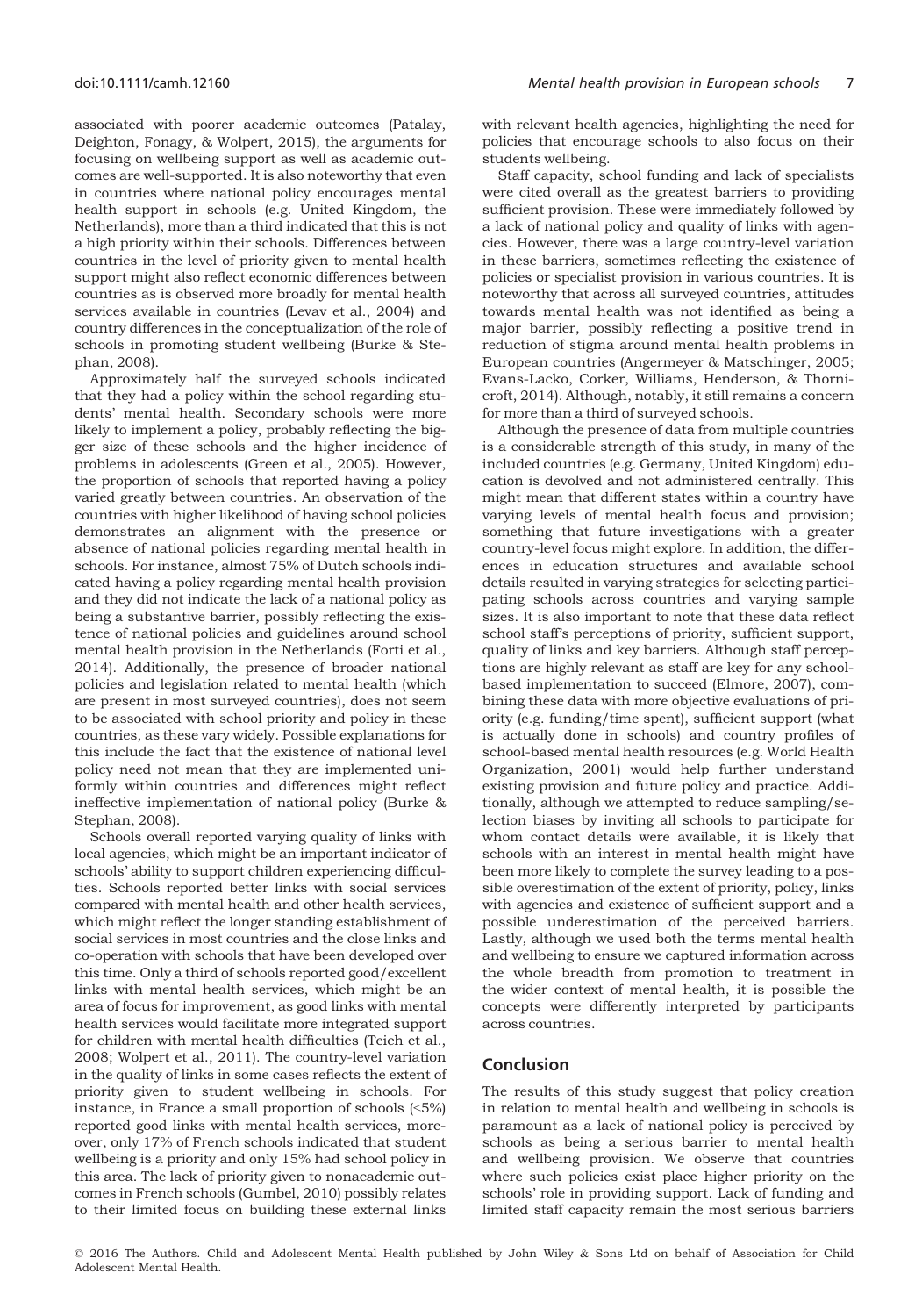to schools being able to support students' difficulties and promote their wellbeing. The findings of this study can also inform the allocation of resources to schools as they highlight the barriers to provision that limit schools' abilities to provide support. For instance, reducing the barriers to accessing external agencies and specialists where necessary might be a key area where policy and wider reform might help. The wider reform and policy become additionally relevant as the limits on the capacity of external agencies (The Centre for Economic Performance's Mental Health Policy Group, 2012) would also have to be borne in mind and bolstered to allow them to support schools in supporting their students' mental health difficulties. It is also of relevance that secondary schools were more likely to have a school policy regarding mental health and better links with external agencies. With the increasing focus on and relevance of earlier screening and intervention, fostering these links with primary schools might prove beneficial as well.

In conclusion, this study provides much needed insight into the attitudes and perceptions of schools towards mental health provision for students in schools across Europe, alongside the barriers they face in providing this much needed support. Through crossnational research such as this, it is hoped that the education systems of countries can share experiences and examples of good practice and lessons can be learnt about the policies and support that can facilitate schools' capacity for providing adequate mental health support to their students.

## Acknowledgements

This project was initially supported through the EFPSA Junior Researcher Programme (2013-14). All the authors have contributed to the design, data collection, analysis and writing up of this report. The authors are grateful for the invaluable input provided by Nataliia Savka (University of Warsaw) at all stages of the study design and data collection, and they would like to thank the colleagues, schools and officials who supported this research and made it possible. The authors have declared that they have no potential or competing conflicts of interests in relation to this report.

# Supporting information

Additional Supporting Information may be found in the online version of this article:

Appendix S1. Relevant survey questions.

# References

- Allen, J., Balfour, R., Bell, R., & Marmot, M. (2014). Social determinants of mental health. International Review of Psychiatry, 26, 392–407.
- Angermeyer, M.C., & Matschinger, H. (2005). The stigma of mental illness in Germany: A trend analysis. International Journal of Social Psychiatry, 51, 276–284.
- Angold, A., Erkanli, A., Farmer, E.M.Z., Fairbank, J., Burns, B., Keeler, G., & Costello, E.J. (2002). Psychiatric disorder, impairment, and service use in rural African American and white youth. Archives of General Psychiatry, 59, 893.
- Braddick, F., Carral, V., Jenkins, R., & Jané-Llopis, E. (2009). Child and adolescent mental health in Europe: Infrastructures, policy and programmes. Luxembourg: European Communities.
- Burke, R.W., & Stephan, S.H. (2008). Contextual features of public schools in the United States as settings for mental health promotion. Advances in School Mental Health Promotion, 1, 52–60.
- Burns, B.J., Costello, E.J., Angold, A., Tweed, D., Stangl, D., Farmer, E., & Erkanli, A. (1995). Children's mental health service use across service sectors. Health Affairs, 14, 147– 159.
- Caan, W., Cassidy, J., Coverdale, G., Ha, M.A., Nicholson, W., & Rao, M. (2014). The value of using schools as community assets for health. Public Health, 129, 3–16.
- Clarke, A.M., & Barry, M.M. (2015). Supporting a wholeschool approach to mental health promotion and wellbeing in post-primary schools in Ireland. In S. Kutcher, Y. Wei & M. Weist (Eds.), School mental health: Global challenges and opportunities. Cambridge, UK: Cambridge University Press.
- Elmore, R.F. (2007). School reform from the inside out: Policy, practice, and performance. Cambridge, MA: Harvard Education Press.
- Evans-Lacko, S., Corker, E., Williams, P., Henderson, C., & Thornicroft, G. (2014). Effect of the Time to Change antistigma campaign on trends in mental-illness-related public stigma among the English population in 2003–13: An analysis of survey data. The Lancet Psychiatry, 1, 121–128.
- Forti, A., Nas, C., van Geldrop, A., Franx, G., Petrea, I., van Strien, Y., & Jeurissen, P. (2014). Mental Health Analysis Profiles (MhAPs): Netherlands. OECD Health Working Papers, No. 73. Paris: OECD Publishing.
- Green, H., McGinnity, A., Meltzer, H., Ford, T., & Goodman, R. (2005). Mental health of children and young people in Great Britain, 2004. Basingstoke, UK: Palgrave Macmillan.
- Greenberg, M.T. (2010). School-based prevention: Current status and future challenges. Effective Education, 2, 27–52.
- Gumbel, P. (2010). They shoot school kids, don't they? (On achève bien les écoliers). Paris, France: Grasset.
- Jané-Llopis, E., & Braddick, F. (2008). Mental health in youth and education. Consensus paper. Luxembourg: European Communities.
- Langley, A.K., Nadeem, E., Kataoka, S.H., Stein, B.D., & Jaycox, L.H. (2010). Evidence-based mental health programs in schools: Barriers and facilitators of successful implementation. School Mental Health, 2, 105–113.
- Levav, I., Jacobsson, L., Tsiantis, J., Kolaitis, G., & Ponizovsky, A. (2004). Psychiatric services and training for children and adolescents in Europe: Results of a country survey. European Child and Adolescent Psychiatry, 13, 395–401.
- Murray, C.J.L., Vos, T., Lozano, R., Naghavi, M., Flaxman, A.D., Michaud, C., & Lopez, A.D. (2012). Disability-adjusted life years (DALYs) for 291 diseases and injuries in 21 regions, 1990–2010: A systematic analysis for the Global Burden of Disease Study 2010. The Lancet, 380, 2197–2223.
- Ohan, J., Seward, R., Stallman, H.M., Bayliss, D., & Sanders, M. (2015). Parents' barriers to using school psychology services for their child's mental health problems. School Mental Health, 7, 287–297.
- Patalay, P., Curtin, C., Giese, L., Gondek, D., Moltrecht, B., Savka, N., & Stankovic, M. (2014). Examining mental health and well-being provision in schools in Europe: Methodological approach. Journal of European Psychology Students, 5, 24–28.
- Patalay, P., Deighton, J., Fonagy, P., & Wolpert, M. (2015). The relationship between internalising symptom development and academic attainment in early adolescence. PLoS One, 10, e0116821.
- Patel, V., Flisher, A.J., Hetrick, S., & McGorry, P. (2007). Mental health of young people: A global public-health challenge. The Lancet, 369, 1302–1313.
- Pettitt, B. (2003). Effective joint working between child and adolescent mental health services (CAMHS) and schools. London: Department for Education and Skills.
- Pez, O., Boyd, A., Christophe, F., & Kovess-Masfety, V. (2013). The School Children Mental Health Project: Phase 2: The School Survey. Paris: The SCMHE Group.